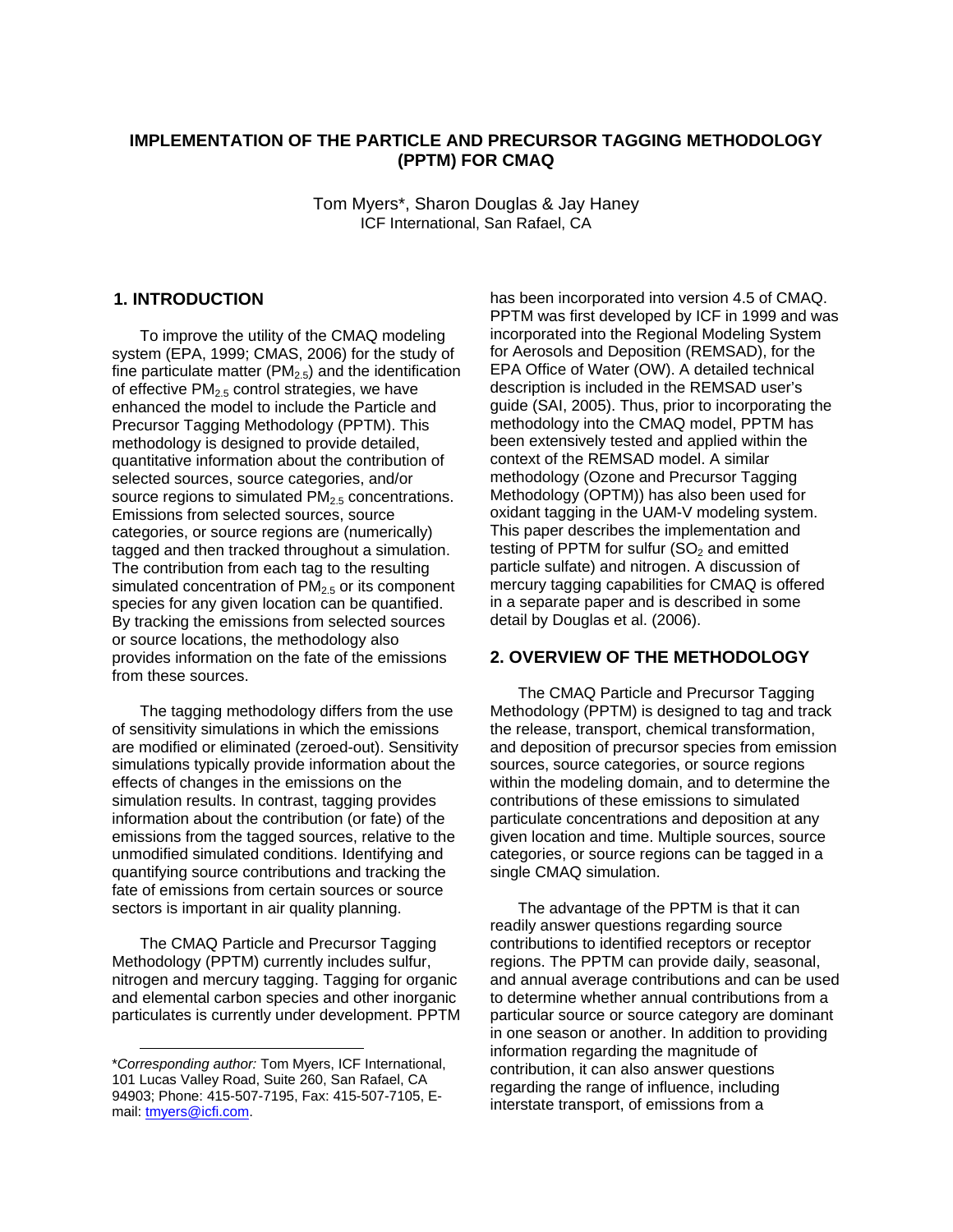source/source region on simulated downwind  $PM<sub>2.5</sub>$ .

Within the model, tagging (PPTM) is accomplished by the addition of duplicate model variables for each species and tag (e.g., SO2\_t1, SO2\_t2, etc. or NO\_t1, NO\_t2, etc.). The tagged species have the same properties and are subjected to the same processes (e.g., advection, chemical transformation, deposition) as the actual (or base) species. Because the tagged species are separate from the base species, PPTM does not alter or affect the base simulation results.

At each time step in the simulation, the effects of linear processes, such as advection and dry deposition, are calculated directly for all tagged species. Potentially non-linear processes, such as gas-phase chemistry, aqueous chemistry, and particle dynamics are calculated for the overall (or base) species and apportioned to the tagged species. The results for the tagged species are not normalized to ensure that the sum of the tagged species equals the total. Thus, the difference between the sum of all tags and the overall concentration gives an estimate of the numerical uncertainty in the contribution estimates. Due to the number and type of chemical reactions PPTM sulfur is more complex than that for mercury, and PPTM for nitrogen is more complex than that for sulfur.

Some example uses of the PPTM methodology for sulfur and nitrogen include:

- quantifying the contribution of emissions from various source sectors (e.g., power plants, pulp and paper mills, chemical manufacturing facilities, and motor vehicles) to  $PM<sub>2.5</sub>$ concentrations at selected locations throughout the modeling domain,
- quantifying the contribution from boundary conditions to PM2.5 concentrations throughout the modeling domain,
- examining the range of influence of emissions from selected facilities or geographic regions, and
- tracking the fate of emissions from specific facilities or geographic regions to estimate their contribution to  $PM<sub>2.5</sub>$  concentrations in nonattainment areas throughout the modeling domain.

# **3. SUMMARY OF APPLICATION PROCEDURES**

The first step in the application of PPTM is to identify the sources that are to be tagged, both in concept as well as within the emission inventory (e.g., by Source Identification Code (SIC), location, etc.). For each simulation, it is necessary for all contributing elements (emissions, initial conditions, boundary conditions) to be tagged. This is usually accomplished by tagging selected elements and then including all other elements in a final ("all other") tag. This allows the user to estimate the numerical uncertainties associated with the contributions.

The next step is to prepare the tagged emissions and/or initial/boundary condition files. These are prepared in the same manner as the ordinary input files, but the tagged species are given different names (e.g., SO2\_t1, SO2\_t2, etc.) than the original species. A utility program is available to support the preparation of these files. The tagged emissions are then merged with the remaining emissions and the CMAQ model is run as usual.

The tagged species are included as additional species in the model output files and the results can be postprocessed and displayed using any standard CMAQ postprocessing software. Spatial plots of the tagged species can be used to show the extent and magnitude of the contributions from the tagged sources within the modeling domain. The contribution from each tag at individual locations throughout the domain can also be extracted from the gridded model output. Finally, the tags can be summed and compared with the base simulation results to quantify the numerical accuracy of the results.

### **4. EXAMPLE FOR SULFUR TAGGING**

PPTM for sulfur has been incorporated into version 4.5 of CMAQ. Modifications to CMAQ involve several existing subroutines and INCLUDE files, as well as the addition of new subroutines and INCLUDE files. The tagged elements for sulfur tagging include sulfur dioxide  $(SO<sub>2</sub>)$  and particulate sulfate.

To illustrate the sulfur tagging methodology, we tagged the emissions from three individual facilities in the Southeast (specifically in Tennessee and South Carolina) and applied CMAQ for a one month period in July 2002. An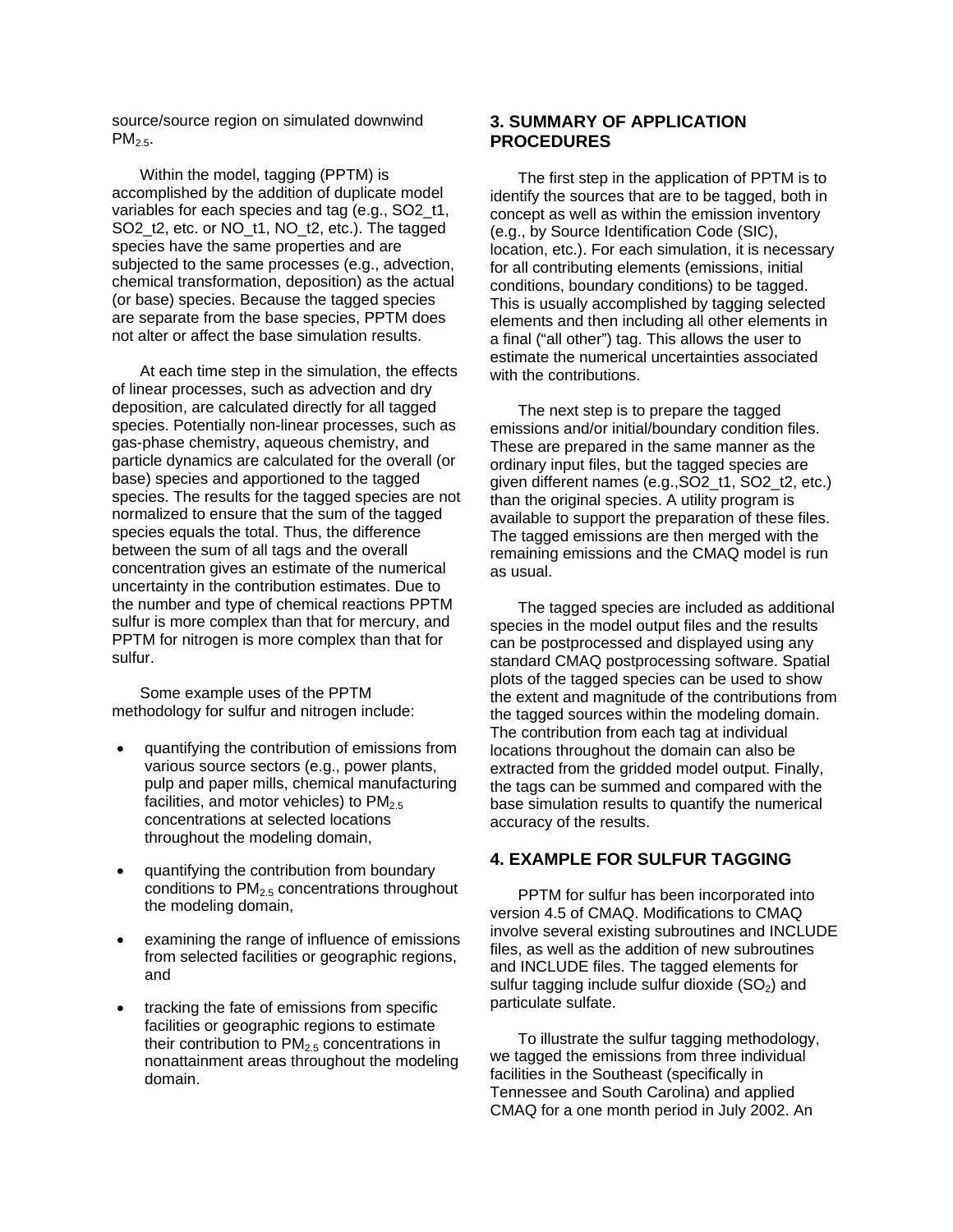early version of the VISTAS regional planning organization CMAQ modeling database was used for this example analysis.

Spatial plots (Figure 1) show the contribution from each facility to the simulated monthly average sulfate concentrations. The magnitude of the contribution and range of influence of the emissions is displayed. The region of influence is greatest for emissions from facility #1.



Fig. 1a. Contribution to simulated monthly average sulfate concentration ( $\mu$ gm<sup>-3</sup>) from example facility #1.



Fig. 1b. Contribution to simulated monthly average sulfate concentration ( $\mu$ gm<sup>-3</sup>) from example facility #2.

#### **Sulfate from Facility 3 (July Average)**



Fig. 1c. Contribution to simulated monthly average sulfate concentration ( $\mu$ gm<sup>-3</sup>) from example facility #3.

The bar chart in Figure 2 quantifies and compares the contribution from each facility to the simulated monthly average sulfate concentrations at the Great Smoky Mountains National Park IMPROVE site. For this site and time period, the contribution from facility #1 is the greatest.



Fig. 2. Contribution to simulated monthly average sulfate concentration  $(\mu q m^{-3})$  at the GRSM IMPROVE sites from three example facilities.

### **5. EXAMPLE FOR NITROGEN TAGGING**

PPTM for nitrogen has also been incorporated into version 4.5 of CMAQ. Modifications to CMAQ involve several existing subroutines and INCLUDE files, as well as the addition of new subroutines and INCLUDE files. The tagged elements for nitrogen tagging include approximately 14 gaseous and particulate nitrogen species.